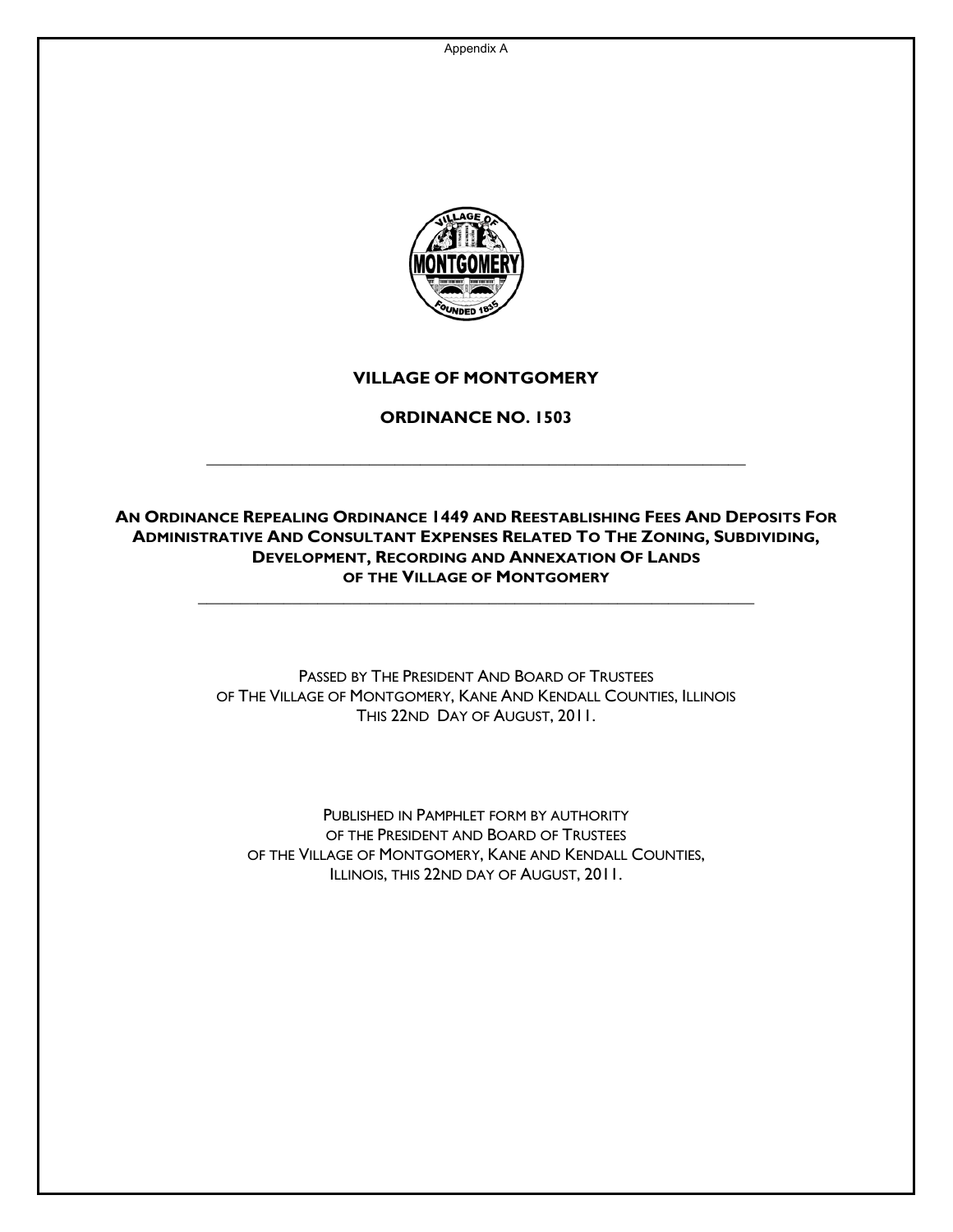### **ORDINANCE NO. 1503**

### **AN ORDINANCE REPEALING ORDINANCE 1449 AND REESTABLISHING FEES AND DEPOSITS FOR ADMINISTRATIVE AND CONSULTANT EXPENSES RELATED TO THE ZONING, SUBDIVIDING, DEVELOPMENT, RECORDING AND ANNEXATION OF LANDS OF THE VILLAGE OF MONTGOMERY**

**BE IT ORDAINED** by the Board of Trustees of the Village of Montgomery, Kane and Kendall Counties, Illinois as follows:

**WHEREAS,** the Village of Montgomery is not a home rule municipality within Article VII, Section 6A of the 1970 Constitution of the State of Illinois and therefore pursuant to those powers granted to it under 65 ILCS 5/1-1 *et seq.*; and,

**WHEREAS**, costs to the Village of Montgomery (herein "Village") and the extent of involvement of Village personnel and consultants in zoning, annexation site development and subdivision matters has greatly increased in recent years; and

**WHEREAS**, the review, analysis and drafting of annexation agreements, ordinances, site plans, subdivision plats, planned unit developments, and zoning documents and related matters requires the technical skills of retained outside personnel; and

**WHEREAS**, the Plan Commission, Board of Appeals, and the President and Village Board of the Village (herein collectively "Village Officials") recognize that the Village's expenses are greatly increased by the services rendered by its Village Engineer, Village Attorney and other technicians, professionals, and experts who must review these various land development requests; and

**WHEREAS**, the Village Officials further recognize that the compensation of the retained professionals of said Village should not be an expense that burdens Village residents and taxpayers because the projects and plans, when evaluated, approved and accepted by the Village will lead to monetary benefits to the zoning petitioner, annexing party, Developer, Builder, Owner, Subdivider or party seeking a variation or filing an appeal (herein collectively "Developer"); and

**WHEREAS**, the Village Officials further recognize that the expenses to the Village often greatly outweigh the benefits to be received by Village residents and taxpayers; and

**WHEREAS**, the Village officials also recognize that some improvements made as a consequence of the Developer's request, when required by the Village in a specified area, would be constructed, installed and paid for by special assessment or by a special taxing district and therefore such expenses are paid for only by those citizens, residents and taxpayers directly and specifically benefiting from such improvements, which expenses include engineering, legal, planning and other technical, professional or expert assistance required by the Village to construct, install and pay for said improvements; and

**WHEREAS**, the actual costs to review, analyze, and provide advice and assistance to Village Officials on land development plans presented by Developers cannot be determined in advance.

**NOW, THEREFORE, BE IT ORDAINED** by the President and Board of Trustees of the Village of Montgomery, Kane and Kendall Counties, Illinois, as follows: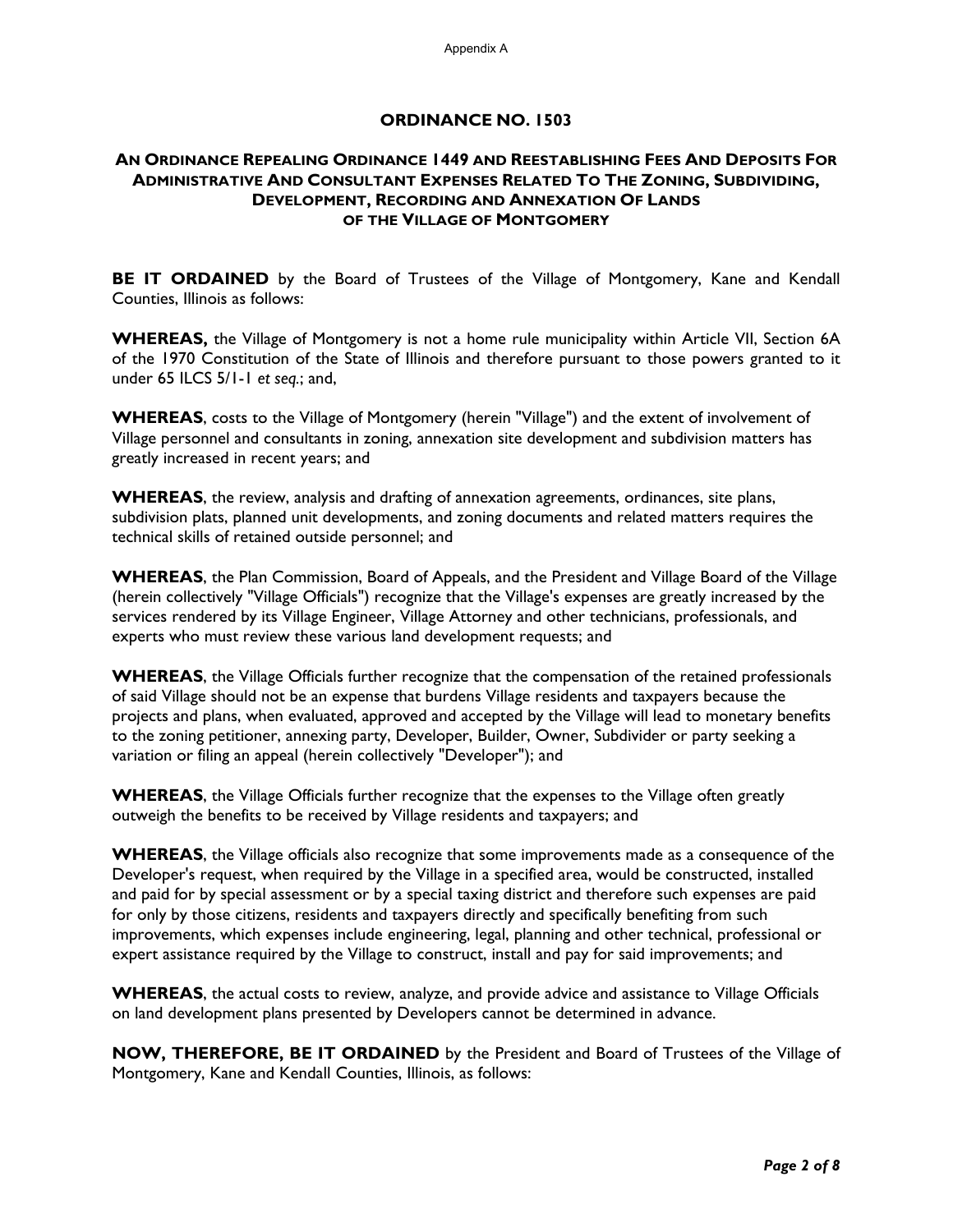### **SECTION ONE – REPEALING ORDINANCE #1449**

Ordinance 1449 of the Village of Montgomery is hereby repealed in its entirety and is from this date forward replaced by this ordinance.

### **SECTION TWO – ESTABLISHING FEES, DEPOSITS AND PROCEDURES**

### **I. OBLIGATION OF APPLICANT UNDER THIS ORDINANCE**

It is the obligation of the Developer or Owner to pay all administrative, professional consulting, recording and public hearing expenses (including re-hearings or re-republications and signage), including court reporter fees, incurred by the Village in processing and acting upon petitions or requests for land development or expansion. The deposit for those fees and expenses as hereinafter set forth is intended to insure to the Village that adequate funds will be available to the Village to pay those fees and expenses, but the deposit required is based upon an estimate only of what those fees may be and by making the deposit the applicant is not relieved of the obligation to pay those fees in full if in fact those fees and expenses exceed the deposit amount.

### **II. DEPOSIT FOR FEES AND EXPENSES TO BE PAID TO THE VILLAGE**

### **A. ZONING REQUESTS**

At the time an application for a zoning change is presented to the Village and prior to any action thereon, funds shall be deposited with the Village of Montgomery in accordance with the following schedule:

- 1. Variations to the Zoning Ordinance \$500.00
- 2. Appeal of a Decision of the Zoning Administrator \$500.00
- 3. Rezoning of Property or Zoning Text Amendment \$2,000.00
- 4. Special Use Permit (not as part of Planned Unit Development)
	- a. Project for which the assistance of the Village's consultants is required \$5,000.00
	- b. Project for which minimal or no assistance by the consultants is required \$1,000.00
- 5. Special Use/Planned Unit Development \$10,000.00

#### **B. SUBDIVISION PLATS**

At the time a request to subdivide or resubdivide lands is presented to the Village, and prior to any action thereon, funds shall be deposited with the Village in accordance with the following schedule which relates to the size of the proposed subdivision or resubdivision:

- 1. One (1) acre or any fraction thereof \$2,000.00.
- 2. In excess of one (1) acre but not over ten (10) acres \$5,000.00.
- 3. In excess of ten (10) acres but not over thirty-five (35) acres \$10,000.00.
- 4. In excess of thirty-five (35) acres \$20,000.00.

If a Subdivision Plat requires a zoning amendment, variation, special use permit or planned unit development zoning pursuant to the provisions of the Montgomery Zoning Ordinance, the sum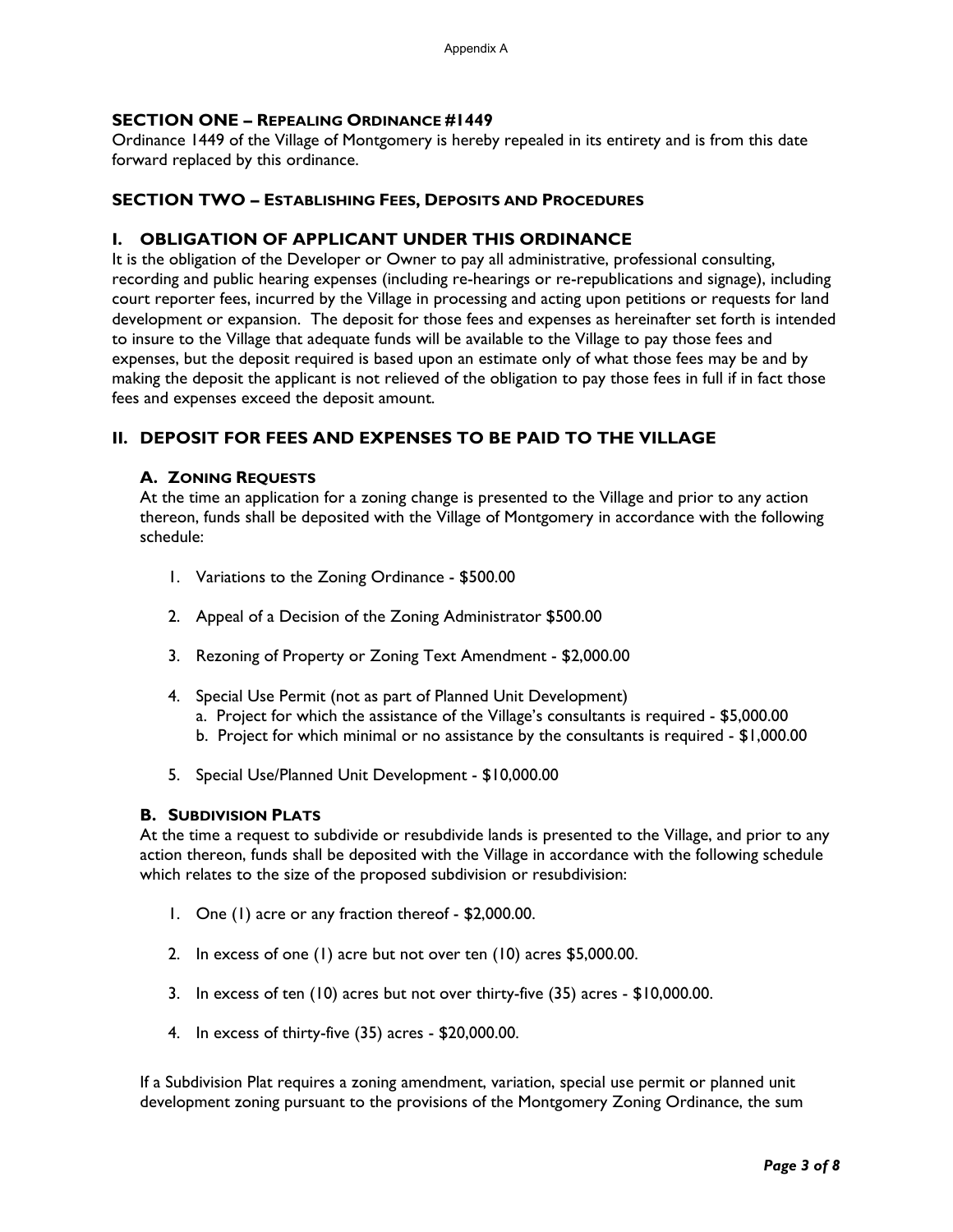deposited shall be in accordance with this Section rather than the provisions contained within Paragraph A of this Ordinance.

#### **C. ANNEXATION AND ANNEXATION AGREEMENTS**

At the time a request for annexation or annexation agreement is presented to the Village and prior to any action thereon, funds shall be deposited with the Village in accordance with the following schedule relating to the size of the proposed annexation:

- 1. One (1) acre or any fraction thereof \$2,000.00.
- 2. In excess of one (1) acre but not over ten (10) acres 5,000.00.
- 3. In excess of ten (10) acres but not over thirty-five (35) acres \$10,000.00.
- 4. In excess of thirty-five (35) acres \$20,000.00.

If a petition for annexation or annexation agreement requires a zoning amendment, variation, special use permit or planned unit development zoning pursuant to the provisions of the Montgomery Zoning Ordinance, the sum deposited shall be in accordance with this Section rather than the provisions contained within Paragraph A of this Ordinance.

### **D. SUBDIVISION AND ANNEXATION**

If an application is presented to the Village for both annexation and subdivision or planned unit development review, then the sum deposited shall be in accordance with Paragraph C above., and at the time such application is presented to the Village and prior to any action thereon, funds shall be deposited with the Village.

### **E. SITE PLAN REVIEW OR OTHER DEVELOPMENT**

At the time of application for Site Plan approval and prior to any action thereon, funds shall be deposited with the Village of Montgomery in accordance with the following schedule:

- 1. One (1) acre or any fraction thereof \$2,000.00
- 2. In excess of one (1) acre but not over ten (10) acres \$5,000.00.
- 3. c) In excess of ten (10) acres but not over thirty-five (35) acres \$10,000.00.
- 4. d) In excess of thirty-five (35) acres \$20,000.00.

If a Site Plan Review requires a zoning amendment, variation, special use permit or planned unit development zoning pursuant to the provisions of the Montgomery Zoning Ordinance, the sum deposited shall be in accordance with this Section rather than the provisions contained within Paragraph A of this Ordinance.

### **F. ADMINISTRATIVE FEE**

- 1. The Developer shall pay an administrative fee to the Village which shall be equal to five percent (5%) of the amount invoiced for all items of expense from Section I hereof (whether characterized as fees, costs or otherwise).
- 2. The Developer shall pay an additional administrative fee (in addition to Section F-1) which shall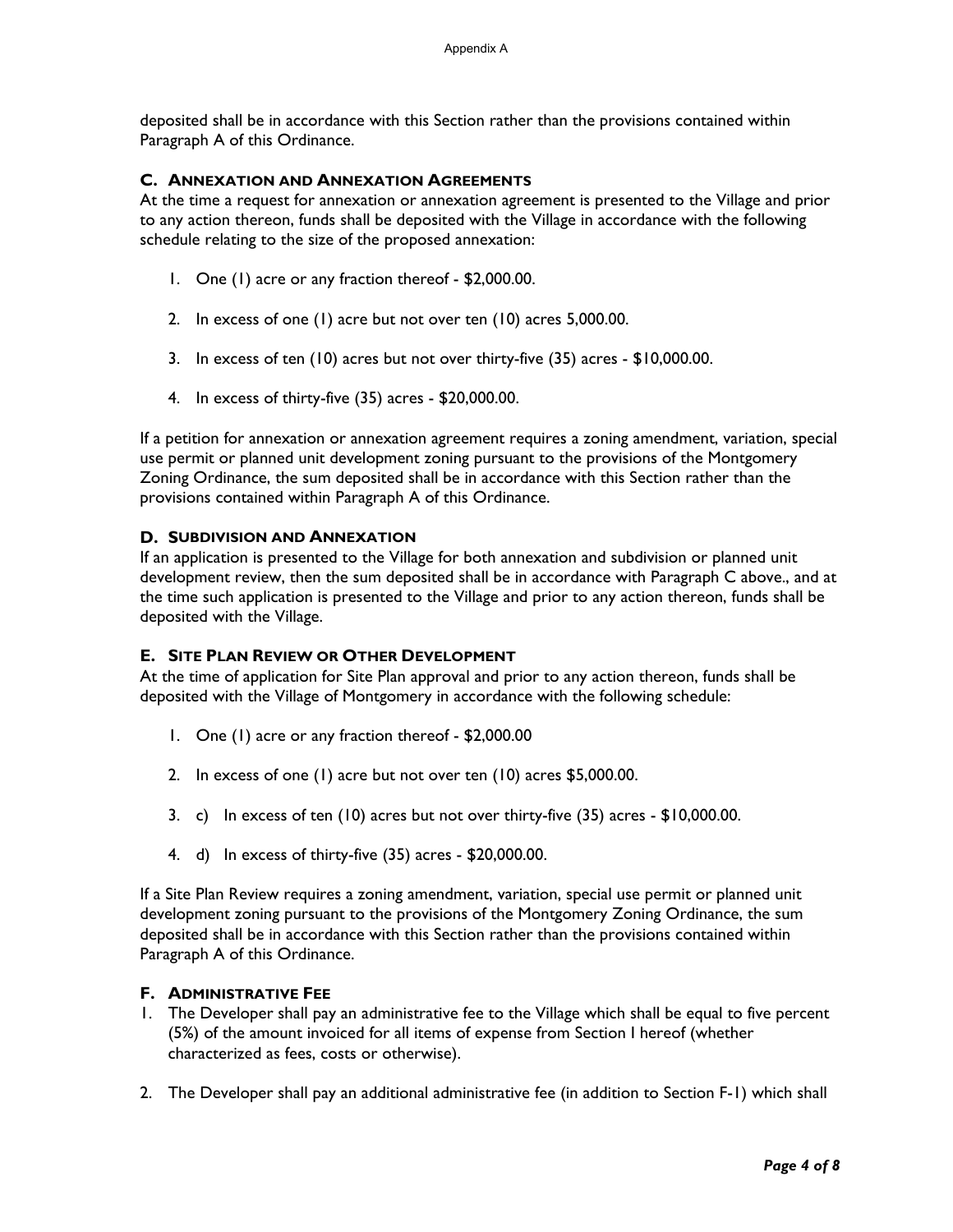be equal to eight percent (8%) of any invoice for engineering services incurred under Section I hereof.

### **G. PUBLICATION AND PUBLIC HEARING EXPENSES**

The Developer shall pay all publication expenses and public hearing expenses (Including any rehearings or re-publication of hearings and signage), including court reporter fees.

### **H. RECORDING OF PLATS AND DOCUMENTS**

The Developer shall pay recording fees for all plats, ordinances and documents recorded by the Village. The Village shall take responsibility for recording and retain the original, and shall provide the Developer with one (1) complimentary copy. Any additional copies requested by the Developer will be at the Developer's cost.

### **I. DEPOSIT AMOUNTS**

The deposit amounts set forth herein shall be deposited in an escrow account maintained by the Finance Department. Interest on the account shall accrue to the Village of Montgomery.

# **II. INSPECTION AT DEVELOPER'S EXPENSE**

- **A.** All public and private improvements proposed to be made under the provisions of this Ordinance shall be inspected during the course of construction by the Village consultants.
- **B.** During the course of construction of the improvements, the Developer shall be required to notify the Village Engineer forty-eight (48) hours before the inspection of all utilities.
- **C.** The Developer shall pay the cost of all inspection and testing services. The fee shall be invoiced by the Village, based on current rates and standard industry practice.

# **III. AGREEMENT TO PAY VILLAGE FEES IN FULL**

Developers shall execute and file with the Village Clerk the "Developer's Agreement With Respect to Land Development Fees and Deposits" which is marked Exhibit A and is attached hereto.

# **IV. AGREEMENT TO PAY EXPENSE**

Invoices for professional services received on behalf of the applicant shall be submitted to the applicant on a timely basis and paid within 20 days of the date thereof. Unpaid invoices by any applicant may be satisfied by any funds on deposit per Paragraph H for said applicant. The Village will put the application on hold until the original deposit amount is replenished.

# **V. REFUNDS**

The fee schedule set forth herein is based upon an estimate of the costs and fees that will be incurred by the Village in reviewing and acting upon the applications described. At the time of final action (or thereafter, if not at time of final action) by the Village Officials or the written request by an applicant that further action on the application terminate, an itemization of consultants' costs and publication fees and public hearing expenses shall be sent to the Developer. Refunds of unexpended deposits shall be paid by the Village to the Developer when final action has been taken by Village Officials or after a termination of the proceedings by the Developer.

# **VI. ADDITIONAL DEPOSIT REQUIRED**

The amounts required herein above are estimates only. The Village may request an additional deposit (or deposits) during the course of the review of land development plans if the deposit (or deposits) paid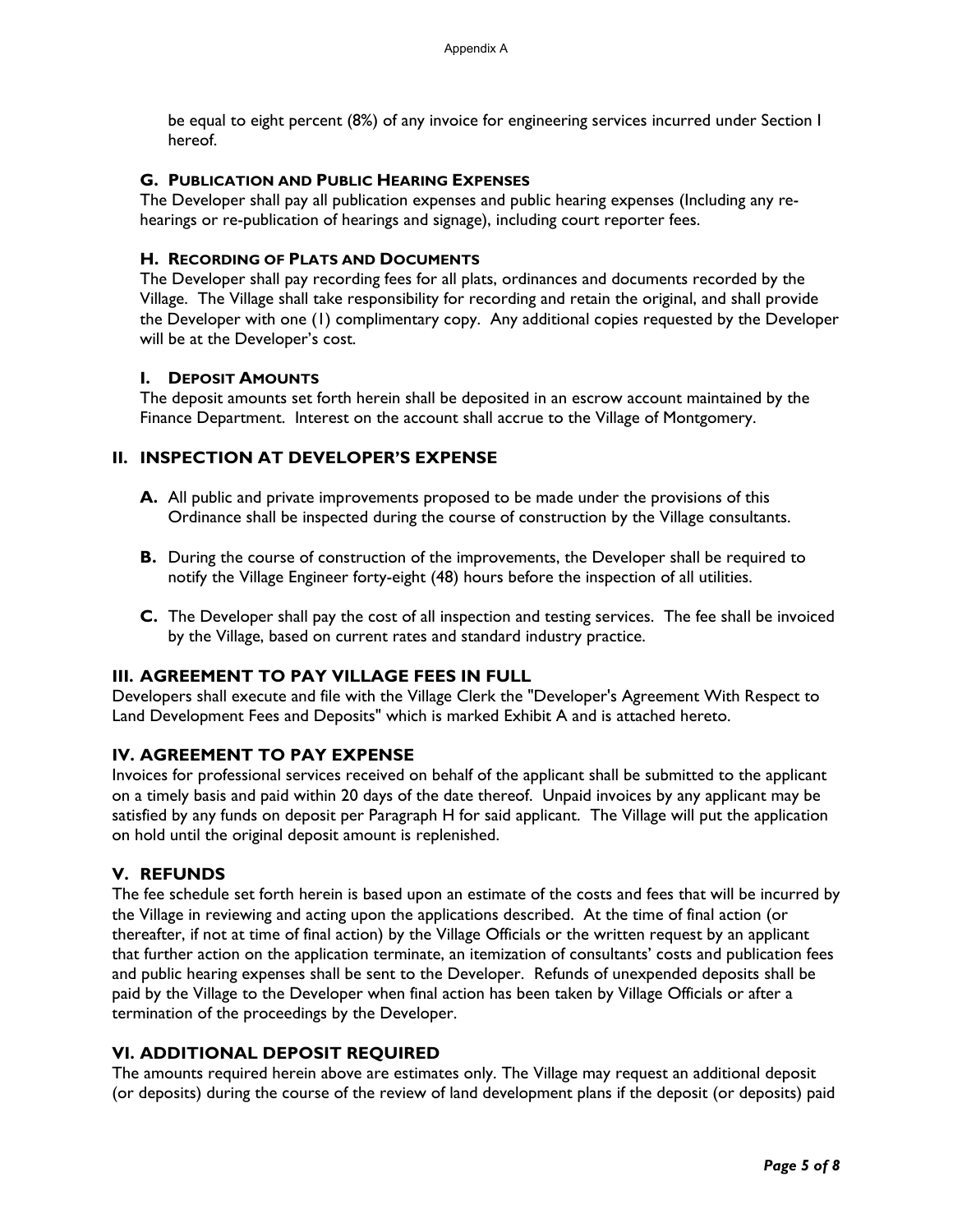by the Developer to the Village has been exhausted. In such event, the Developer shall redeposit a sum in an amount determined by the Village Engineer. The Village reserves the right to delay any further action on the application until this additional deposit is paid.

### **VII. OTHER FEES**

This ordinance does not affect the amount of nor the manner of payment of other Village fees, such as building permit fees, connection fees, and the like.

### **VIII. DEFINITION OF ACRE**

An "acre" is defined as an area of land consisting of 43,560 square feet.

### **IX. BUILDING PERMITS AND CERTIFICATES OF OCCUPANCY**

In the event deposited funds have been exhausted and an additional deposit has not yet been made, building permits shall not be issued until all administrative, professional consulting and public hearing expenses have been paid.

Certificates of Occupancy may not be issued until all outstanding invoices have been paid.

### **SECTION THREE: PUBLICATION**

This ordinance shall be published in pamphlet form by and under the authority of the Village Officials of the village, Kane and Kendall County, Illinois.

### **SECTION FOUR: REPEALER**

All Ordinances and parts of Ordinances in conflict with the provisions of this Ordinance shall be and are hereby repealed to the extent of such conflict.

This Ordinance shall become effective from and after its passage, approval and publication in the manner prescribed by law.

# **SECTION FIVE: SEVERABILITY**

Should any provision of this ordinance be declared invalid by a court of competent jurisdiction, the remaining provisions will remain in full force and effect the same as if the invalid provision has not been a part of this ordinance.

### **SECTION SIX: EFFECTIVE DATE**

This ordinance shall be in full force and effect from and after its passage, approval and publication in pamphlet form as provided by law.

PASSED AND APPROVED by the President and Board of Trustees of the Village of Montgomery, Kane and Kendall Counties, Illinois this 22<sup>nd</sup> day of August, 2011.

Marilyn Michelini, President of the Board of Trustees of the Village of Montgomery

\_\_\_\_\_\_\_\_\_\_\_\_\_\_\_\_\_\_\_\_\_\_\_\_\_\_\_\_\_\_\_\_\_\_\_\_\_\_\_\_\_\_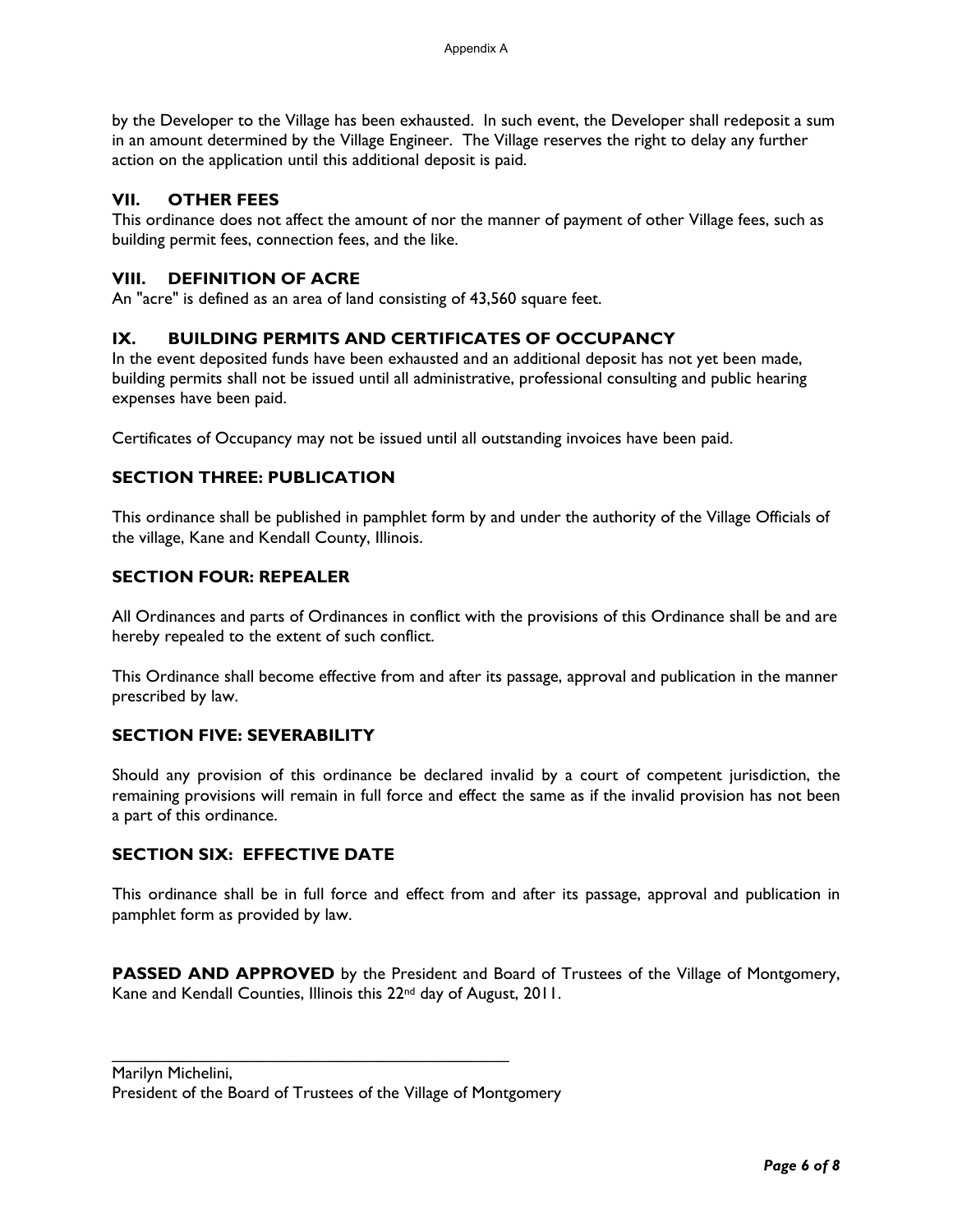# ATTEST:

Carla Cooper, Clerk of the Village of Montgomery

\_\_\_\_\_\_\_\_\_\_\_\_\_\_\_\_\_\_\_\_\_\_\_\_\_\_\_\_\_\_\_\_\_\_\_\_\_\_\_\_\_\_

|                                     | Ave | Nay Absent Abstain |  |
|-------------------------------------|-----|--------------------|--|
| Trustee Stan Bond                   |     |                    |  |
| <b>Trustee Matt Brolley</b>         |     |                    |  |
| <b>Trustee Pete Heinz</b>           |     |                    |  |
| <b>Trustee Andrew Kaczmarek</b>     |     |                    |  |
| <b>Trustee William Keck</b>         |     |                    |  |
| <b>Trustee Dennis Lee</b>           |     |                    |  |
| Village President Marilyn Michelini |     |                    |  |